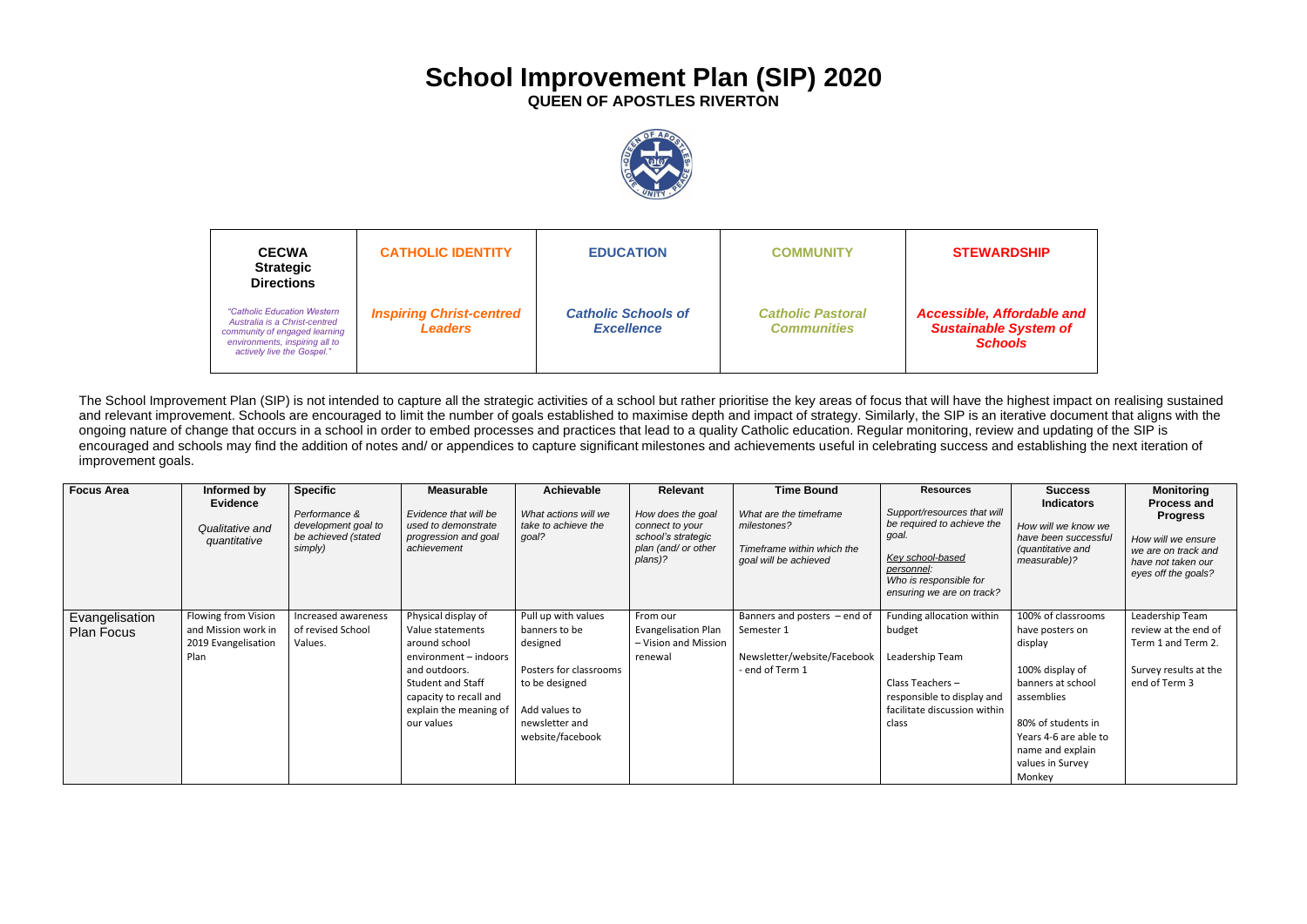| Aboriginal<br><b>Education Plan</b><br>Focus<br><b>Professional &amp;</b><br><b>Personal Learning</b><br><b>Perspectives</b> | <b>Aboriginal Education</b><br><b>Improvement Map</b><br>(AEIM)              | <b>Reconciliation: Share</b><br>our pride Journey<br>- Online Training to<br>support AITSL<br><b>Standards</b><br>Aboriginal<br>perspectives<br>integrated into all<br>learning areas<br>Aboriginal<br><b>Perspectives Key</b><br>Teacher will support<br>staff with<br>implementation of<br>standards<br><b>Access Aboriginal</b> |                                                                                                                                                                                                                                                                                                                                              | 1 staff meeting to<br>discuss and staff to<br>complete individually.<br>(Includes EAs)<br>Incorporate into<br>programs (state in<br>each LA)<br>Key Teacher to apply<br>for grant                                                                                                                                                                                                                                                                                    | From our AEIM<br>From our AEIM                                                           | 1 per term<br>2 in Term 4 Wk 10 2020<br>Each Term in each LA.<br><b>End of 2020</b>                                                                                                                                                                                                                                            | <b>Access to</b><br>modules/websites<br><b>Personal devices</b><br>Personal responsibility<br>Access:<br><b>Maths Association</b><br>University of Melb<br><b>TEAMS</b><br><b>SNAICC (Early Years)</b><br>Key teacher responsible | Record kept and<br>shared with Principal.<br>Certificate given<br><b>Opportunity to discuss</b><br>at Final PLC to discuss<br>this with others. (15<br>mins)<br>100% of staff using<br>Aboriginal<br>perspectives in their<br>planning and activities                                                                                                                                                                                                                                                |                                                                                                                                                                                                                                                                                                                           |
|------------------------------------------------------------------------------------------------------------------------------|------------------------------------------------------------------------------|------------------------------------------------------------------------------------------------------------------------------------------------------------------------------------------------------------------------------------------------------------------------------------------------------------------------------------|----------------------------------------------------------------------------------------------------------------------------------------------------------------------------------------------------------------------------------------------------------------------------------------------------------------------------------------------|----------------------------------------------------------------------------------------------------------------------------------------------------------------------------------------------------------------------------------------------------------------------------------------------------------------------------------------------------------------------------------------------------------------------------------------------------------------------|------------------------------------------------------------------------------------------|--------------------------------------------------------------------------------------------------------------------------------------------------------------------------------------------------------------------------------------------------------------------------------------------------------------------------------|-----------------------------------------------------------------------------------------------------------------------------------------------------------------------------------------------------------------------------------|------------------------------------------------------------------------------------------------------------------------------------------------------------------------------------------------------------------------------------------------------------------------------------------------------------------------------------------------------------------------------------------------------------------------------------------------------------------------------------------------------|---------------------------------------------------------------------------------------------------------------------------------------------------------------------------------------------------------------------------------------------------------------------------------------------------------------------------|
| <b>Curriculum Plan</b><br>Focus<br>QOY Future-<br>Focussed<br>Learning                                                       | <b>NAPLAN Data</b><br>Pre implementation<br>student and staff<br>survey data | <b>Perspectives Grant</b><br><b>Embedding learning</b><br>intentions and success<br>criteria and<br>developing integrated<br>units of work<br>Students answering<br>key questions<br>• What are you<br>learning?<br>• How are you<br>doing?<br>• How do you know?<br>• How can you<br>improve?<br>• Where do you go<br>for help?   | • LI and SC visible in<br>every classroom<br>· Integration of<br>Blooms with LI<br>evidenced in LI<br>displays<br>· Integrated units of<br>work will include co-<br>constructed essential<br>questions by staff<br>and students<br>• Staff and students<br>use 6D language<br>· Solution Fluency<br>evident through<br>Restorative practices | • Zoom meetings<br>• Attending QOY<br>regional PLC meetings<br>• Sharing the journey<br>with QOY colleagues<br>Use Shifts of Practice<br>booklet to guide<br>understanding of<br>essential and herding<br>questions<br>• Formal and informal<br><b>Professional Learning</b><br>Events<br>• Leadership/LEAD<br>learners to conduct<br>learning walks to ask<br>key questions of<br>students<br>• Commitment to<br>inviting CEWA<br>consultants to<br>regional events | Curriculum Plan<br><b>CEWA Strategic</b><br>Direction<br><b>School Strategic</b><br>Plan | Zoom meetings - Ongoing<br>QOY PLC meeting - once a<br>term<br>PD Day - 28 April<br>PD Day - 25 August<br>Leadership and LEAD teacher<br>review of 2020 goals - 16 Dec<br>Blooms evidence aligned with<br>LI by the end of semester 1,<br>2020<br>Development of integrated<br>units of work by the end of<br>Semester 2, 2020 | FFL resources and<br>personnel<br>Solution Fluency<br>Teacher's Companion<br>Solution Fluency<br>Classroom Guide<br><b>LEAD Teachers</b><br><b>CEWA Consultants</b>                                                               | <b>Improved overall</b><br><b>NAPLAN data</b><br>(5% increase in the<br>growth of students<br>between Year 3 and 5)<br><b>Feedback post PD</b><br>events<br>80% positive rating by<br>staff<br>Zoom conversations<br>100% participation<br>rate<br><b>Solution Fluency</b><br>language evident in<br>classroom displays<br>100% participation by<br>teachers<br>Students surveyed<br>about their learning at<br>the conclusion of one<br>unit. (75% positive<br>response rate -<br>Success criteria) | QOY Minutes and PLC<br>meetings<br>PD attendance<br>Classroom<br>observations and<br>feedback<br>Ongoing engagement<br>with and feedback<br>from FFL facilitators<br>SIA visits and updates<br>on progress towards<br>achievement of ASIP<br><b>QCS Component Link</b><br>-304 Targeted Use of<br><b>School Resources</b> |